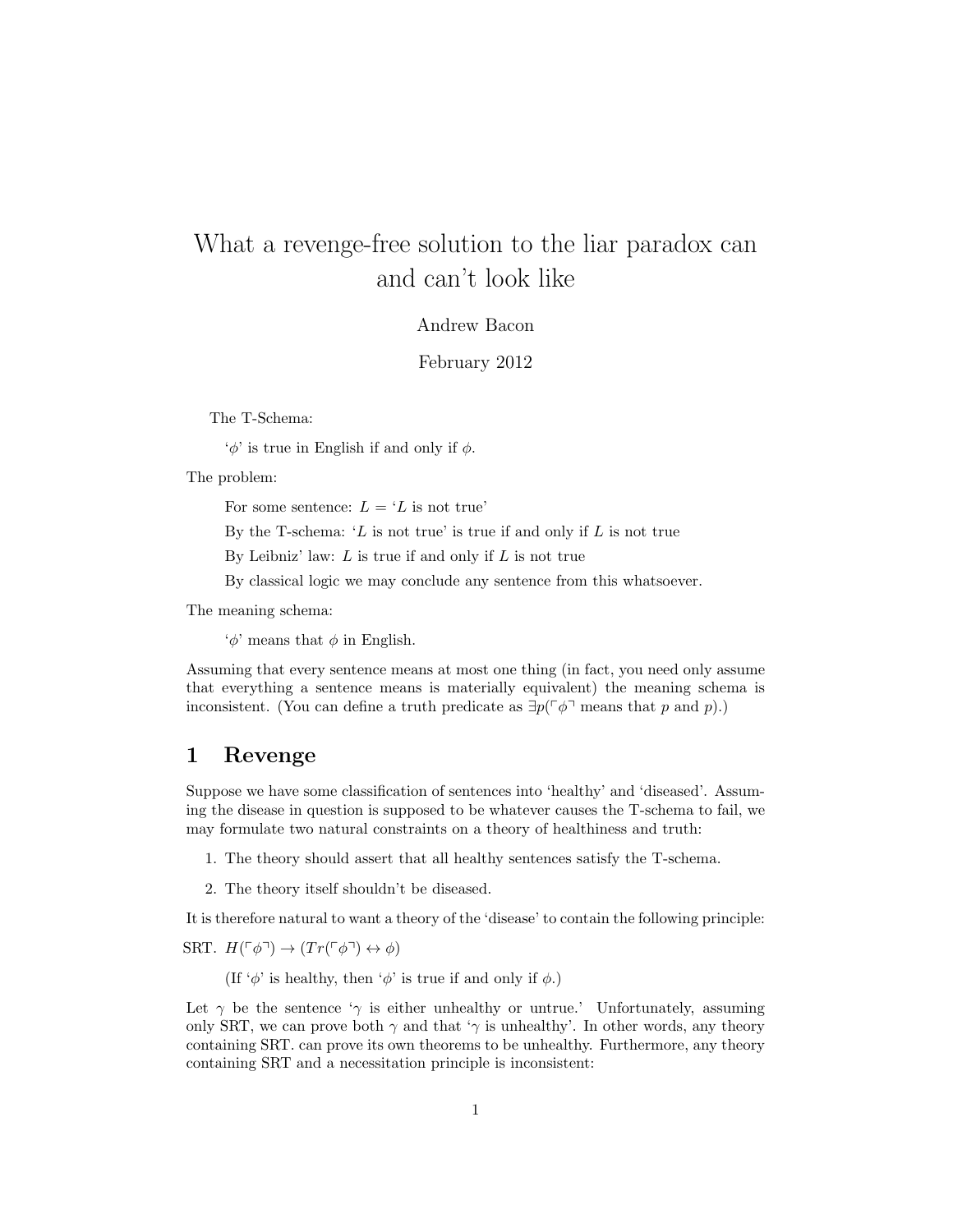N. If  $\vdash \phi$  then  $\vdash H(\ulcorner \phi \urcorner)$ 

(If you can prove  $\phi$ , you can prove that ' $\phi$ ' is healthy.)

Consider a sentence  $\lceil \gamma \rceil$ , which says: either  $\lceil \gamma \rceil$  is unhealthy or untrue.

Suppose, for contradiction, that  $\ulcorner\gamma\urcorner$  is healthy. Then by the restricted T-schema, SRT,  $\lceil \gamma \rceil$  would be true if and only if it were either untrue or unhealthy  $(Tr(\lceil \gamma \rceil) \leftrightarrow (\lceil H(\lceil \gamma \rceil) \vee \lceil T_r(\lceil \gamma \rceil))$ . But this can only happen if  $\lceil \gamma \rceil$  is unhealthy! So  $\lceil \gamma \rceil$  is not healthy after all, contradiction.

Therefore,  $\lceil \gamma \rceil$  is unhealthy. Thus,  $\lceil \gamma \rceil$  is either unhealthy or untrue. But this is just what  $\lceil \gamma \rceil$  says. So we have a proof of  $\gamma$ . By necessitation, N., we have that  $\lceil \gamma \rceil$  is healthy. Contradiction.

Two things to note. Firstly, you can make this argument rigorous in an arithmetical setting. Secondly, the above argument can be reformulated so that the only rule of inference used is modus ponens (as it stands the argument uses 'proof by contradiction' – a rule which is sometimes rejected by classical logicians.)

The argument above also establishes that for any theory containing SRT (and enough arithmetic) there is some sentence,  $\gamma$ , such (i)  $\gamma$  is part of the theory and (ii)  $\neg H(\ulcorner \gamma \urcorner)$ , the claim that  $\ulcorner \gamma \urcorner$  is unhealthy, is part of the theory.

### 2 A non-linguistic theory

Following the literature on vagueness, it is natural to formulate a non-linguistic theory of healthiness with an operator,  $\Delta p$ , pronounced 'it's determinate that  $p'.^1$ . From this one can define another operator  $\nabla p := \neg \Delta p \wedge \neg \Delta \neg p$  pronounced 'it's indeterminate whether  $p$ .

The claim that it's determinate that snow is white is no more a claim about language than the claim that it's necessary that snow is white. Concerning tense operators, Prior writes:

When a sentence is formed out of another sentence or other sentences by means of an adverb or conjunction, it is not about those other sentences, but about whatever they are themselves about.

Without the meaning schema ( $\phi$ ' means that  $\phi$ ) there is no general method of paraphrasing an expression of the form  $\left[ \text{operator} \phi \text{ with a predicate attributing something} \right]$ to the sentence  $\phi$ <sup>2</sup>. Having a primitive operator, allowing us to talk directly about whether  $\phi$ , affords us an expressive advantage.

The following minimal theory of determinacy and truth is consistent.

$$
K \Delta(\phi \to \psi) \to (\Delta \phi \to \Delta \psi)
$$

<sup>&</sup>lt;sup>1</sup>Alternatively one could use a determinacy predicate, D, applying to propositions, and a 'that  $p$ ' subnective for denoting propositions. 'It's determinate that  $p'$  can then be formalised as  $D(\text{that } p)$ . This difference is mostly immaterial but it does require the consistency arguments to be modified.

<sup>&</sup>lt;sup>2</sup>For more mundane reasons: let  $\tau$  be a German sentence expressing the proposition that  $\tau$  is true in German. This could be achieved by letting  $\tau$  be ' $\tau$  ist wahr' for example. The fact that it's indeterminate whether  $\tau$  is true in German seems to be a fact about the German language, having nothing to do with English. Any claim about the English sentence  $\tau$  is true in German' is at best indirectly about the German language.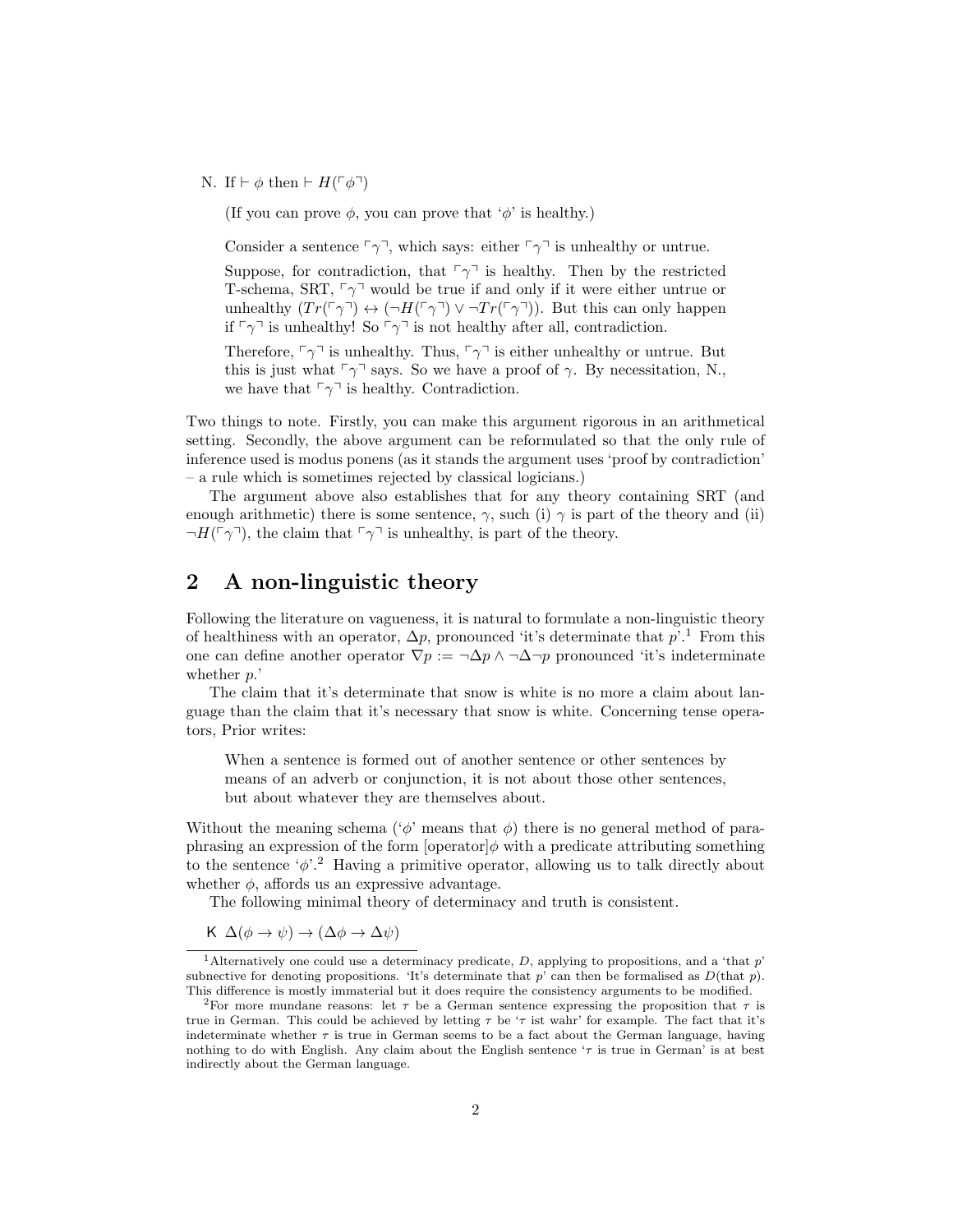$\top \Delta \phi \rightarrow \phi$ 

 $\Delta$ Nec If  $\vdash \phi$  then  $\vdash \Delta \phi$ 

 $RT \left(\Delta \phi \vee \Delta \neg \phi \right) \rightarrow \left( Tr(\ulcorner \phi \urcorner) \leftrightarrow \phi \right)$ 

How does the revenge paradox manifest itself in this system? We may consider a sentence,  $\delta$ , which says of itself that it is not determinately true:  $\delta \leftrightarrow \neg \Delta Tr(\ulcorner \delta \urcorner)$ . From this and the above principles we may show:

 $\neg$ Δ $\Delta$ δ

Revenge results in higher order indeterminacy instead of inconsistency.

If an operator O satisfies the above axioms, so does the operator  $OO$ ,  $OOO$ , etc. This raises two natural questions:

- 1. What is the intended interpretation of  $\Delta$ ?
- 2. Can we say something about the conceptual role of  $\Delta$  to narrow its possible interpretations down?

I address question 1. in other work, in which  $\Delta$  is explicitly defined in terms of the notion of coherent rational preferences. However, we may still give something like an implicit definition of  $\Delta$  by outlining its role in a theory of rational propositional attitudes. For example, that one shouldn't care intrinsically about the indeterminate: if the strongest determinate proposition  $p$  entails is identical to the strongest determinate proposition q entails, you should be indifferent between  $p$  and  $q$  whenever  $p$  and  $q$ are maximally specific propositions. Another possible constraint, suggested by Hartry Field, is that indeterminacy requires your credences to be non-additive; for example, if you're certain that it's indeterminate whether p then your credences in p and in  $\neg p$ should be 0. In what follows I want to concentrate on the attitudes of acceptance and rejection, and the permissibility of certain speech acts.

Assuming you have all the relevant information possible available to you:

Accept  $p$  iff it's determinate that  $p$ .

Reject p iff it's not determinate that p.

Pragmatics. Assuming you have as much relevant information available to you as possible:

It's permissible to assert that  $p$  iff it's determinate that  $p$ .

Consequence: assuming that the above biconditional is determinate (I asserted it!) then:

If it's indeterminate whether it's determinate that  $p$ , it's indeterminate whether it's permissible to assert that p.

(The fact that I stated these principles on assertability, acceptance and rejection using biconditionals instead of just conditionals allows us show that the iterations of  $\Delta$ don't determinately satisfy the right conceptual role, even though they obey the four axioms.)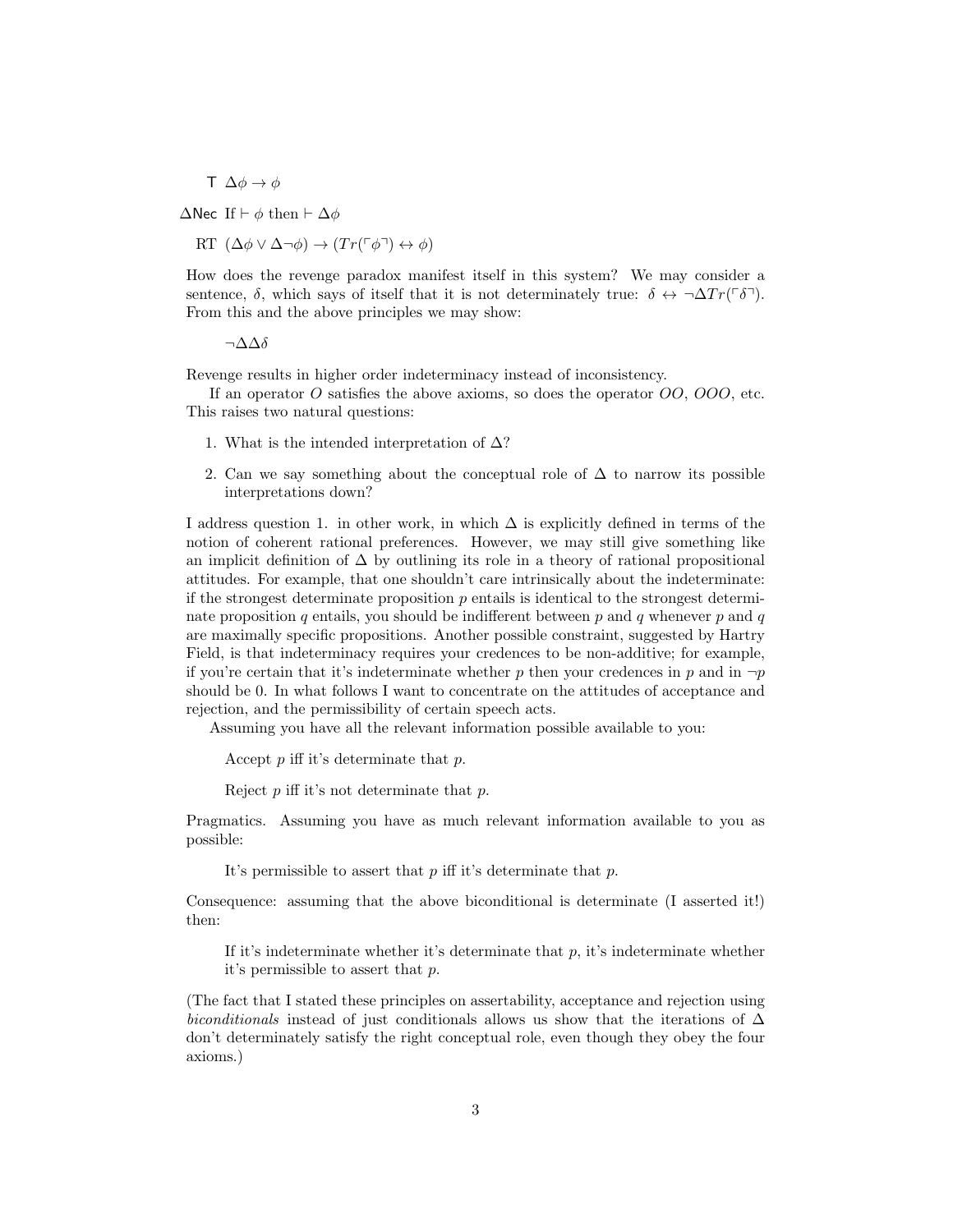#### 2.1 Can a theory describe its own pragmatics?

Certain non-classical theories of truth have difficulties containing their own theory of assertability and rational acceptance and rejection (see, e.g., Priest 1987, Soames 1999, Field 2008, Beall 2011) as do some classical theories (Feferman 1991, Maudlin 2004.) Field, for example, has a theory of determinacy with similar properties to the above one. But for Field, indeterminacy at any order licenses rejection, and you may only assert things which are determinate at all orders. For example, Field thinks that it's determinate that you should reject the revenge liar and all of its strengthenings ('I'm not determinately<sup>n</sup> true' for iterations  $n$ .)

For Field, the assertability operator is not coextensive with any iteration of the determinacy operator (or indeed any definable operator) so his theory does not contain it's own account of assertability.

Secondly, for Field each iteration of the determinacy operator does a better job of characterising the paradoxes, but none of them do so perfectly. The current theory evades both these features.

In summary

- The current theory can contain its own account of acceptance and assertability.
- It makes a single distinction between the healthy (determinate) and unhealthy (indeterminate) propositions. Like many distinctions, this distinction has indeterminate instances (such as  $\delta$ .)